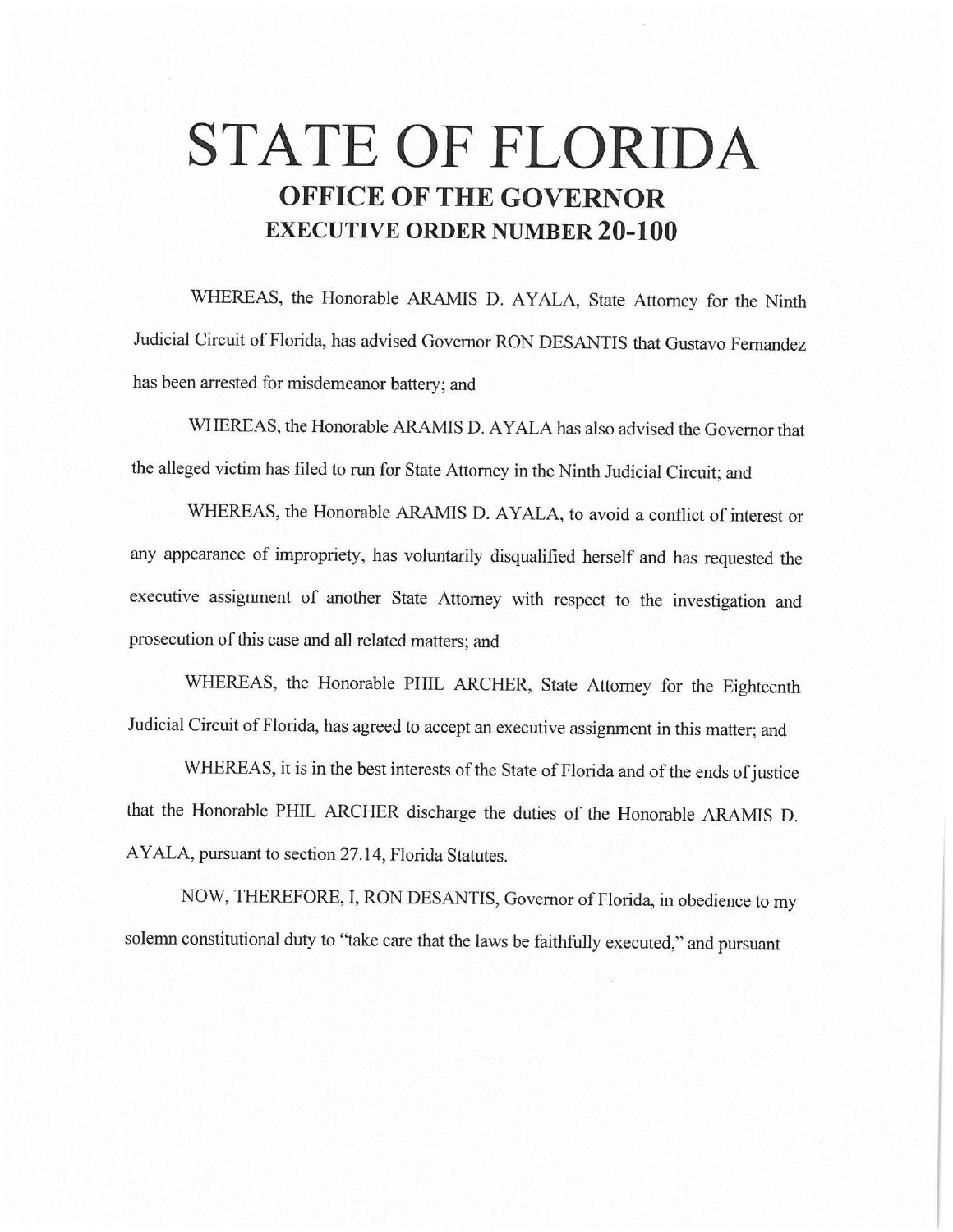to the Constitution and laws of the State of Florida, issue the following Executive Order, effective immediately:

## Section 1.

The Honorable PHIL ARCHER, State Attorney for the Eighteenth Judicial Circuit of Florida, referred to as the "Assigned State Attorney," is assigned to discharge the duties of the Honorable ARAMIS D. AYALA, State Attorney for the Ninth Judicial Circuit of Florida, as they relate to the investigation, prosecution, and all matters related to Gustavo Fernandez. Section 2.

The Assigned State Attorney or one or more Assistant State Attorneys and Investigators, who have been designated by the Assigned State Attorney, shall proceed immediately to the Ninth Judicial Circuit of Florida, and are vested with the authority to perform the duties prescribed herein.

## Section 3.

All residents of the Ninth Judicial Circuit are requested, and all public officials are directed, to cooperate and render whatever assistance is necessary to the Assigned State Attorney, so that justice may be served.

## Section 4.

The period of this Executive Assignment shall be for one (1) year, to and including April 9, 2021.